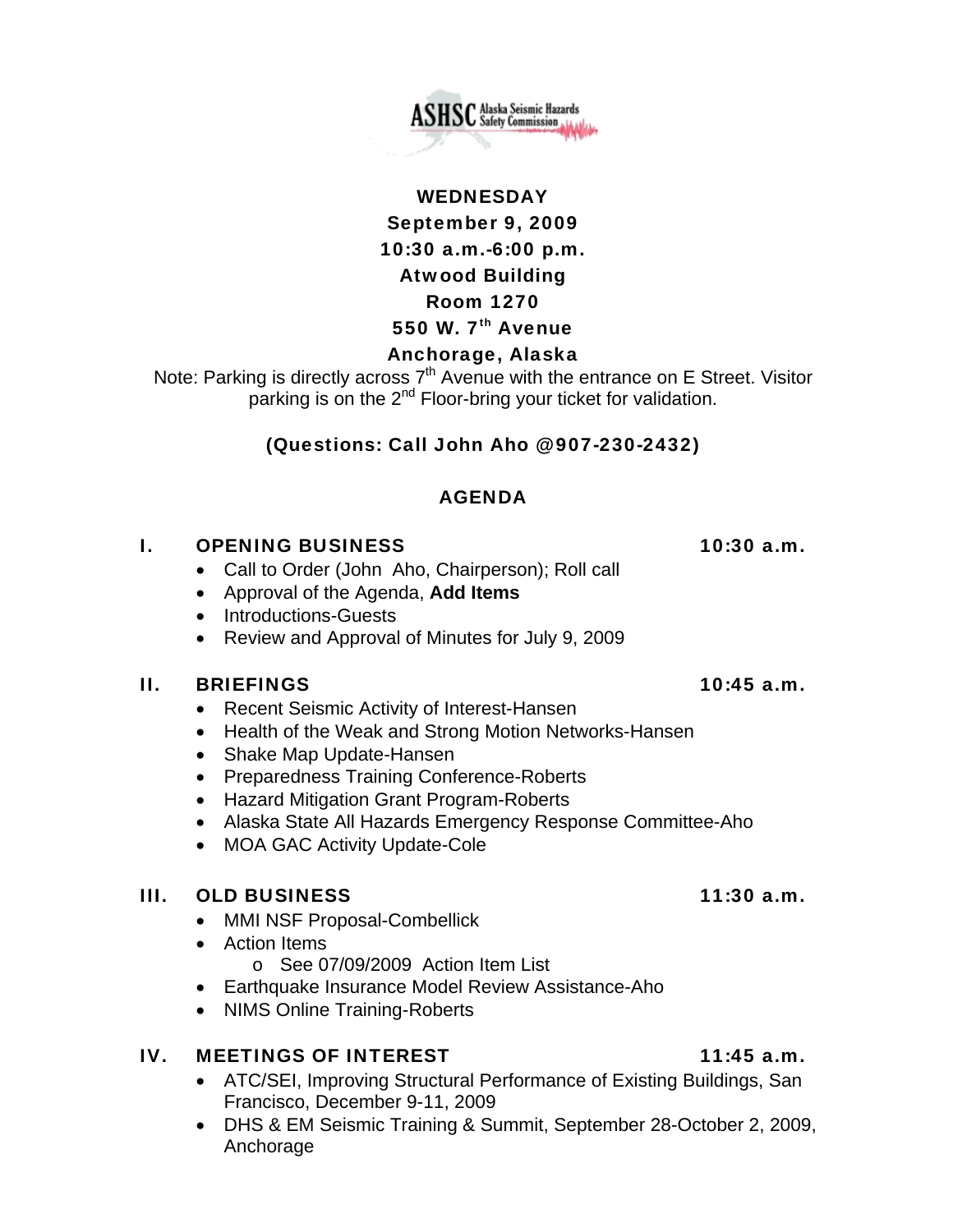# SEPTEMBER 10, 2009

- Geological Society of America, Annual Meeting, Portland, November 18- 21, 2009
- EERI Annual Meeting, February 3-6, 2010, San Francisco
- WSSPC Annual Meeting, July 10-13, 2010, Broomfield, CO
- 2009 National Conference on Community Preparedness, August 9-12, 2009, Alexandria, VA
- 2014 National Earthquake Engineering Conference-Anchorage

**LUNCH** (Dianne's Restaurant is on the  $1<sup>st</sup>$  Floor) 12:00 p.m.

# V. TEAM CHARTERING SESSION 1:00 p.m.

- Vision
- Purpose
- Membership
- Boundaries
- Team & Individual Responsibilities
- Measures of Success
- Operating Guidelines
- Critical Success Factors
- Conclusion

# VI. ADJOURNMENT 6:00 p.m.

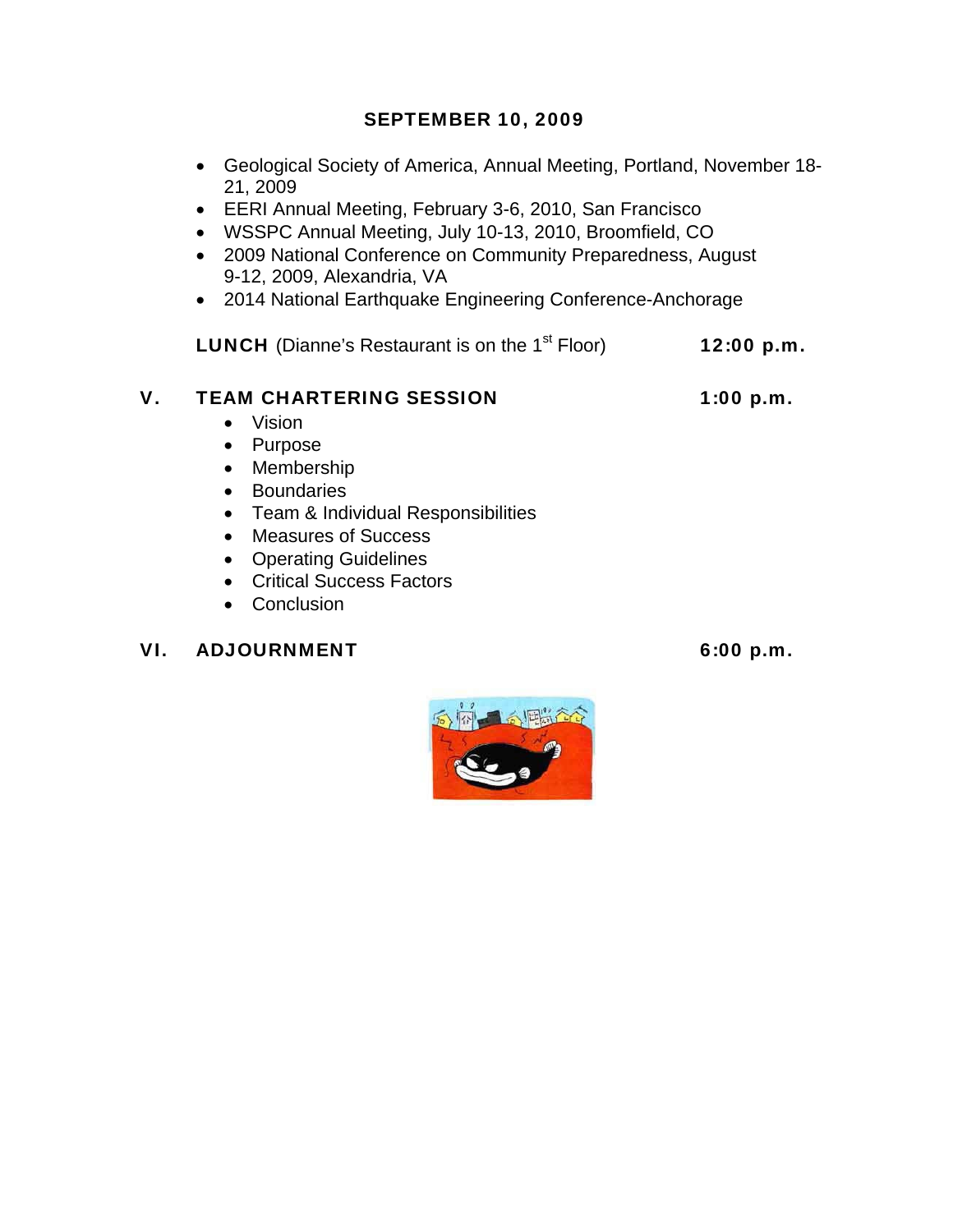

# **THURSDAY** September 10, 2009 8:30 a.m.-5:00 p.m. Atwood Building Room 1860 550 W. 7<sup>th</sup> Avenue Anchorage, Alaska

Note: Parking is directly across  $7<sup>th</sup>$  Avenue with the entrance on E Street. Visitor parking is on the 2<sup>nd</sup> Floor-bring your ticket for validation.

### (Questions: Call John Aho @ 907-230-2432)

### AGENDA

| I.  | <b>OPENING BUSINESS</b><br>Call to Order (John Aho, Chairperson); Roll call<br>Approval of the Agenda, Add Items<br>$\bullet$<br><b>Introductions-Guests</b><br>$\bullet$                                                                                                                                                                                                                                                                                    | 8:30a.m.   |
|-----|--------------------------------------------------------------------------------------------------------------------------------------------------------------------------------------------------------------------------------------------------------------------------------------------------------------------------------------------------------------------------------------------------------------------------------------------------------------|------------|
| Н.  | <b>CRITICAL DEADLINES</b><br><b>ASHSC Report to WSSPC</b><br>January 2010<br>2009 Report to Legislature-Draft<br>December 2009<br>$\bullet$<br>2009 Report to Legislature-Final<br>January 31, 2010                                                                                                                                                                                                                                                          | 8:40a.m.   |
| Ш.  | <b>BRIEFINGS I</b><br>Ian Shennan Video Conference                                                                                                                                                                                                                                                                                                                                                                                                           | 9:00 a.m.  |
| IV. | <b>NEW BUSINESS</b><br><b>Chartering Session Comments and Closure-All</b><br><b>Future Briefings</b><br><b>Mat-Su Prison Presentation</b><br>$\Omega$<br><b>MOA Emergency Operations Center Tour</b><br>$\circ$<br>Monitoring of Large Earthquakes<br>$\circ$<br>Utilities Risk Mitigation Approaches<br>$\circ$<br>Alyeska Pipeline Seismic Instrumentation<br>$\circ$<br><b>DOT Inventory of Bridges</b><br>$\circ$<br><b>Other Suggestions</b><br>$\circ$ | 10:00 a.m. |